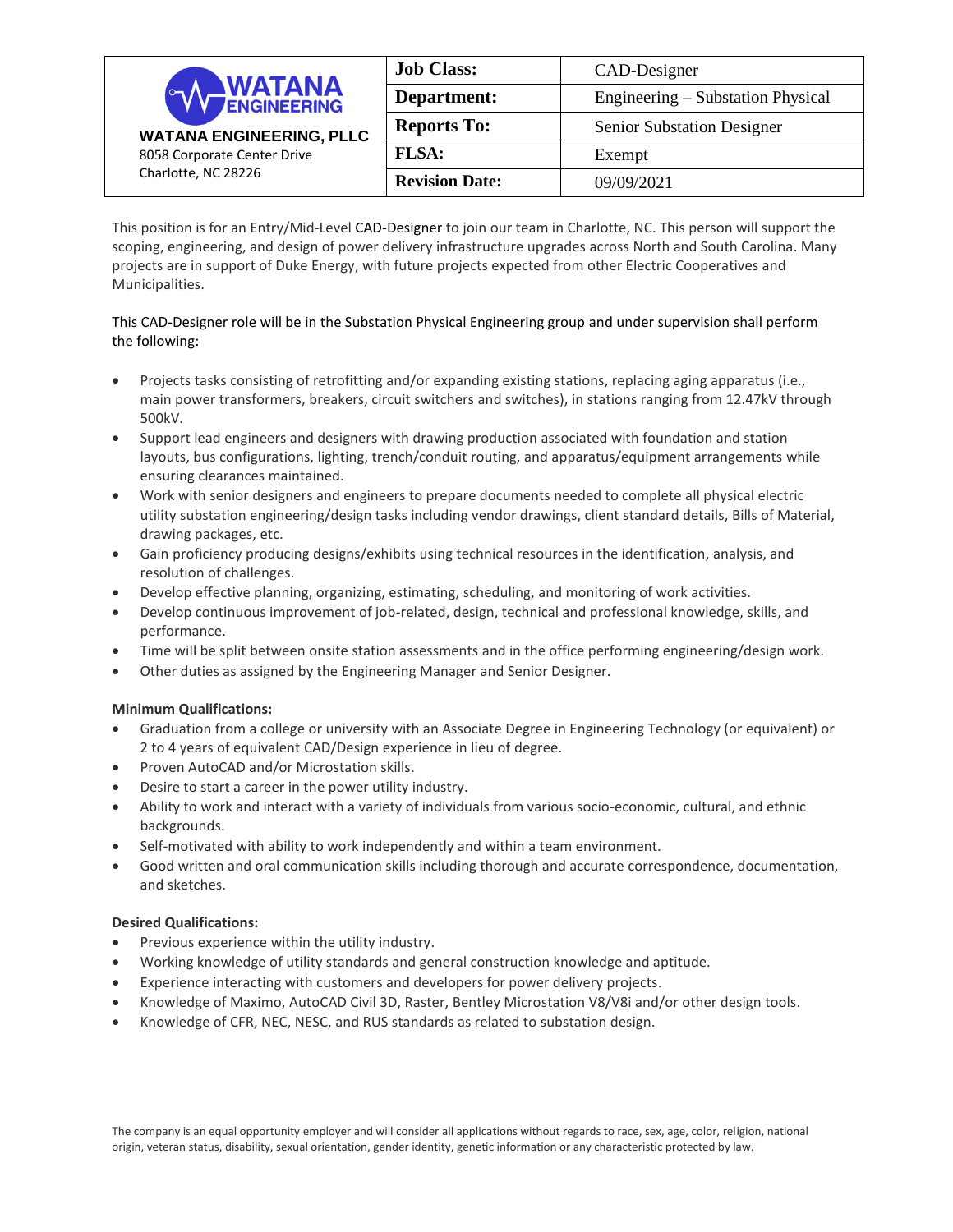| <b>WATANA</b><br>$\sim$<br><b>WATANA ENGINEERING, PLLC</b><br>8058 Corporate Center Drive<br>Charlotte, NC 28226 | <b>Job Class:</b>     | Engineer                          |
|------------------------------------------------------------------------------------------------------------------|-----------------------|-----------------------------------|
|                                                                                                                  | Department:           | Engineering – Substation Physical |
|                                                                                                                  | <b>Reports To:</b>    | <b>Engineering Manager</b>        |
|                                                                                                                  | <b>FLSA:</b>          | Exempt                            |
|                                                                                                                  | <b>Revision Date:</b> | 09/09/2021                        |

This position is for an Entry/Mid-Level Engineer to join our team in Charlotte, NC. This person will support the scoping, engineering, and design of power delivery infrastructure upgrades across North and South Carolina. Many projects are in support of Duke Energy, with future projects expected from other Electric Cooperatives and Municipalities.

# This Engineer role will be in the Substation Physical Engineering group and perform the following:

- Projects tasks consisting of retrofitting and/or expanding existing stations, replacing aging apparatus (i.e., main power transformers, breakers, circuit switchers and switches), in stations ranging from 12.47kV through 500kV.
- Support lead engineers with calculations associated with foundation and structural analysis, grounding, SPCC, lightning protection, rigid bus analysis, trench/conduit fills, ampacity, electric loads, and apparatus/equipment sizing.
- Work with designers to define the prepare documents needed to complete all physical electric utility substation engineering/design tasks including scope documents, Bills of Material, drawing packages, construction support, etc.
- Gain proficiency performing engineering calculations and reports using available technical resources in the identification, analysis, and resolution of problems.
- Develop effective planning, organizing, estimating, scheduling, and monitoring of work activities.
- Develop continuous improvement of job-related, engineering, technical and professional knowledge, skills, and performance.
- Time will be split between onsite station assessments and in the office performing engineering/design work.
- Other duties as assigned by the Engineering Manager.

## **Minimum Qualifications:**

- Graduation from an ABET accredited college or university with a Bachelor of Science in Engineering.
- EIT/ Passed Fundamental of Engineering Exam.
- Desire to start a career in the power utility industry.
- Understanding of basic practices of researching engineering and design issues, evaluating alternatives, preparing, and presenting sound recommendations.
- Ability to work and interact with a variety of individuals from various socio-economic, cultural, and ethnic backgrounds.
- Self-motivated with ability to work independently and within a team environment.
- Good written and oral communication skills including thorough and accurate technical reports, correspondence, documentation, calculations, and sketches.

## **Desired Qualifications:**

- Previous Co-Op/Intern experience within the utility industry.
- Experience in the electric utility industry, with working knowledge of primary and secondary distribution systems, utility standards, ability to use design software packages, and general construction knowledge and aptitude.
- Experience interacting with customers and developers for power delivery projects.
- Knowledge of AutoCAD, MFAD, Maximo, MathCAD, WinIGS, and/or other engineering/design tools.
- Knowledge of ACI, ASME, ANSI, ASCE, CFR, IEEE, NEC, NESC standards as related to power delivery substations.
- Actively pursuing completion of the Principles and Practice (PE) Exam.